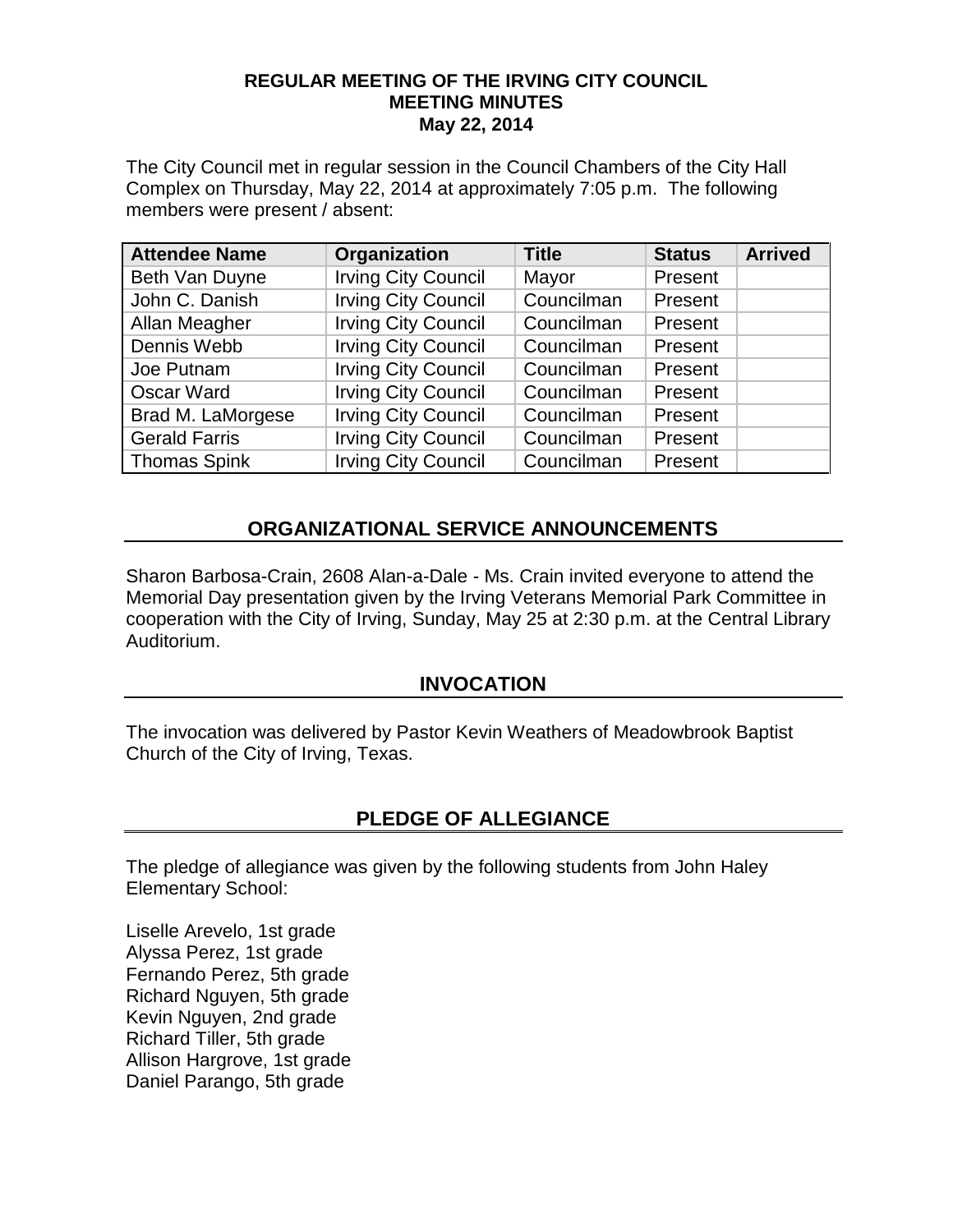# **PROCLAMATIONS AND ANNOUNCEMENTS**

Mayor Van Duyne presented a proclamation to Rachael Kane from the American Heart Association to recognize American Stroke Month.

Judge Rodney Adams administered the Oath of Office and Statement of Elected Official to Beth Van Duyne, Mayor, Dennis Webb, Councilman Place 3 and Oscar Ward, Councilman Place 5.

Council recessed at approximately 7:30 p.m. for a reception honoring the elected officials. The audience was invited to particiapte and enjoy hors d'oeuvres and cake.

Council reconvened at approximately 7:48 p.m.

### **CITIZENS' FORUM**

David Bennett, 3577 N. Belt Line Rd., #1010, Irving, TX - Mr. Bennett spoke regarding tango and ballroom dance.

Kensley Stewart, 3916 Tacoma St, Irving, TX - Mr. Stewart stated that he has loved living in Irving and is leaving knowing that it is being left in very good hands.

# **CITY COUNCIL AGENDA**

#### **1 City Operations Update**

Casey Tate, CIP Director, presented the Operations Update and indicated that all lanes, in both directions, on O'Connor are about to be open with the exception of the lanes north of Las Colinas Boulevard.

Joe Moses, Recreation Manager, presented an update on the aquatic facilities in Irving.

#### **2 Heritage Crossing Update**

There was no Heritage Crossing Update provided at tonight's meeting.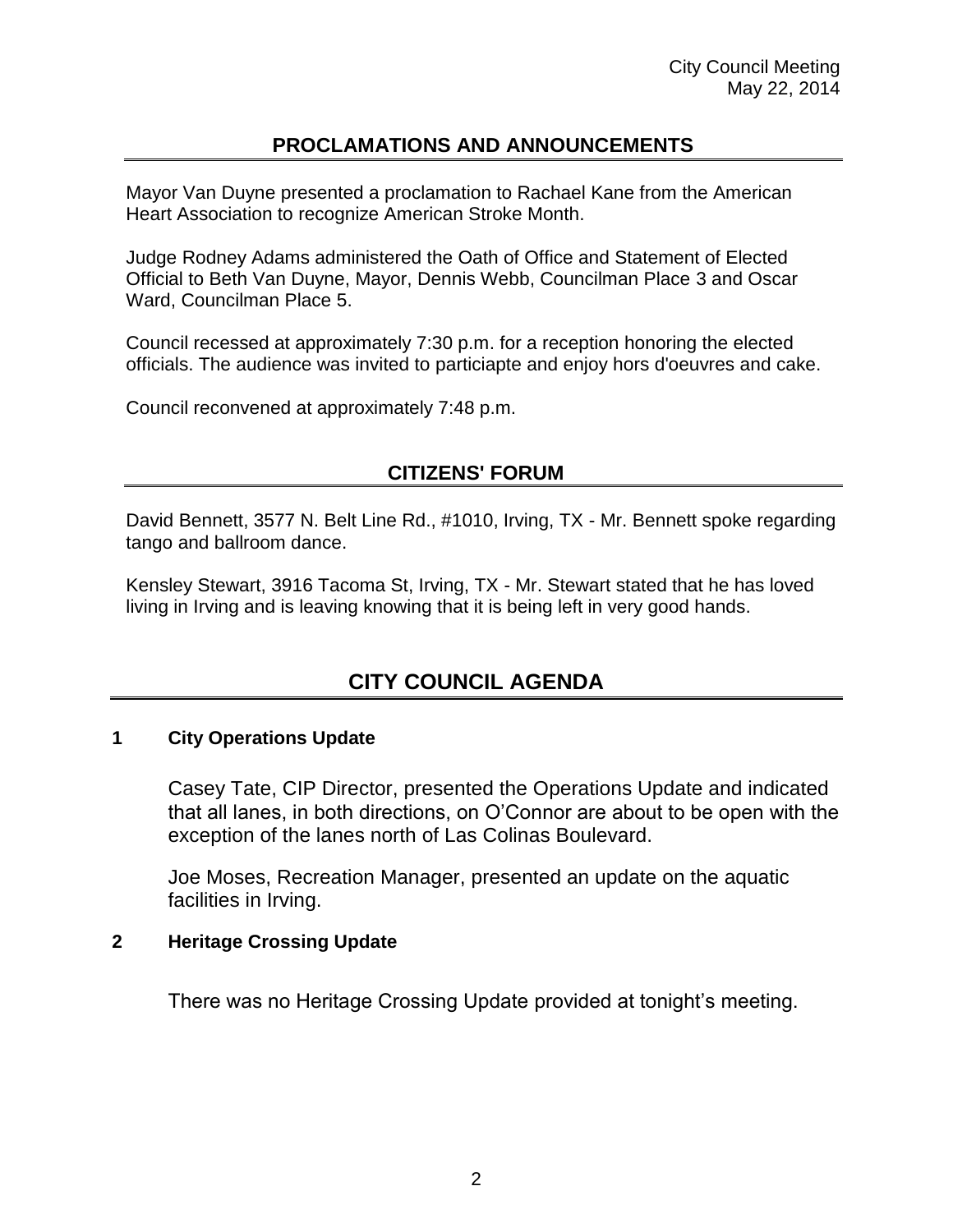#### **3 Input from Citizens Regarding Ethics Policies**

No one signed up to speak on this item at tonight's meeting. Mayor Van Duyne encourage residents to review the current proposed Ethics Policy and present any suggestions to council at the next council meeting.

#### **4 Public Hearing -- Public Input on the 2014-15 City of Irving Fiscal Year Budget**

The following individual(s) signed up to speak on this item: Sara Bechelman, 2705 Pennington St., Irving, TX

# **CONSENT AGENDA**

Motioned by Councilman Ward, seconded by Councilman LaMorgese to approve the consent agenda items 5-28.

Motion approved 9-0.

#### **5 Approving Minutes for Wednesday, May 07, 2014**

| <b>RESULT:</b>                                                                       | <b>ACCEPTED [UNANIMOUS]</b>   |  |
|--------------------------------------------------------------------------------------|-------------------------------|--|
| <b>MOVER:</b>                                                                        | Oscar Ward, Councilman        |  |
| <b>SECONDER:</b>                                                                     | Brad M. LaMorgese, Councilman |  |
| Van Duyne, Danish, Meagher, Webb, Putnam, Ward, LaMorgese,<br>AYES:<br>Farris, Spink |                               |  |

#### **6 Approving Minutes for Thursday, May 08, 2014**

| <b>RESULT:</b>         | <b>ACCEPTED [UNANIMOUS]</b>                                |
|------------------------|------------------------------------------------------------|
| <b>MOVER:</b>          | Oscar Ward, Councilman                                     |
| <b>SECONDER:</b>       | Brad M. LaMorgese, Councilman                              |
| AYES:<br>Farris, Spink | Van Duyne, Danish, Meagher, Webb, Putnam, Ward, LaMorgese, |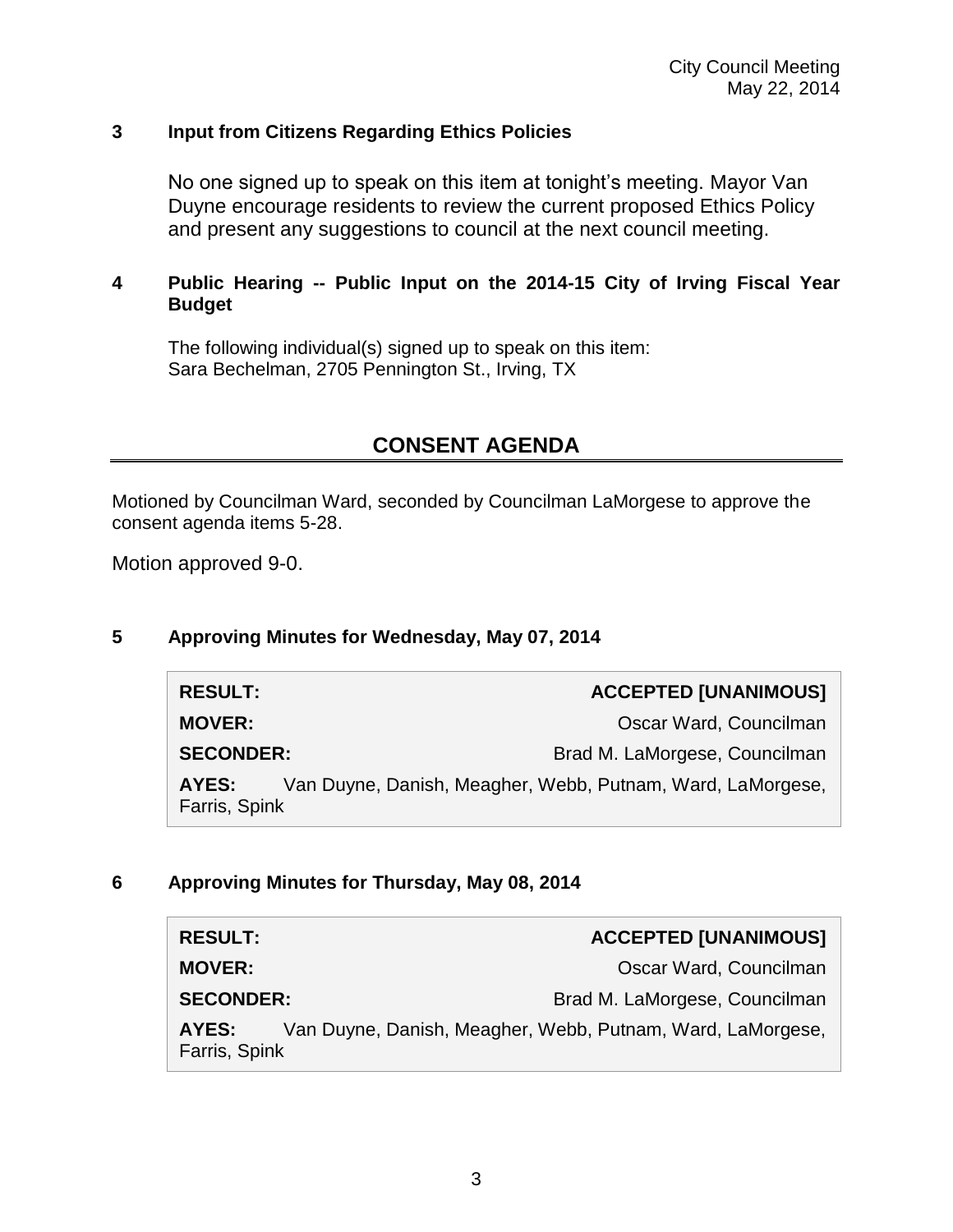**7 Resolution No. RES-2014-156 --** Denying the Rate Increase Requested by Atmos Energy Corp., Mid-Tex Division Under the Company's Annual Rate Review Mechanism Filing in All Cities Exercising Original Jurisdiction

| <b>RESULT:</b>                                                                       | <b>ADOPTED [UNANIMOUS]</b>    |  |
|--------------------------------------------------------------------------------------|-------------------------------|--|
| <b>MOVER:</b>                                                                        | Oscar Ward, Councilman        |  |
| <b>SECONDER:</b>                                                                     | Brad M. LaMorgese, Councilman |  |
| Van Duyne, Danish, Meagher, Webb, Putnam, Ward, LaMorgese,<br>AYES:<br>Farris, Spink |                               |  |

**8 Resolution No. RES-2014-157 --** Authorizing Staff to Negotiate an Engineering Services Agreement with Lockwood, Andrews & Newnam, Inc., to Design Water and Wastewater Improvement Plans for Stafford, Finley, Cranston, Carlisle, Harvard, Keyhole, Ridgewood, Lawson, Sterling and Gloucester.

| <b>RESULT:</b>                                                                       | <b>ADOPTED [UNANIMOUS]</b>    |  |
|--------------------------------------------------------------------------------------|-------------------------------|--|
| <b>MOVER:</b>                                                                        | Oscar Ward, Councilman        |  |
| <b>SECONDER:</b>                                                                     | Brad M. LaMorgese, Councilman |  |
| Van Duyne, Danish, Meagher, Webb, Putnam, Ward, LaMorgese,<br>AYES:<br>Farris, Spink |                               |  |

**9 Resolution No. RES-2014-158 --** Authorizing Staff to Negotiate an Engineering Services Agreement with Hayden Consultants, Inc. to Design Water and Wastewater Improvement Plans for Glenwick, Segundo, Evergreen, Yorkshire, Sleepy Hollow and Ichabod

| <b>RESULT:</b>                                                                       | <b>ADOPTED [UNANIMOUS]</b>    |  |
|--------------------------------------------------------------------------------------|-------------------------------|--|
| <b>MOVER:</b>                                                                        | Oscar Ward, Councilman        |  |
| <b>SECONDER:</b>                                                                     | Brad M. LaMorgese, Councilman |  |
| Van Duyne, Danish, Meagher, Webb, Putnam, Ward, LaMorgese,<br>AYES:<br>Farris, Spink |                               |  |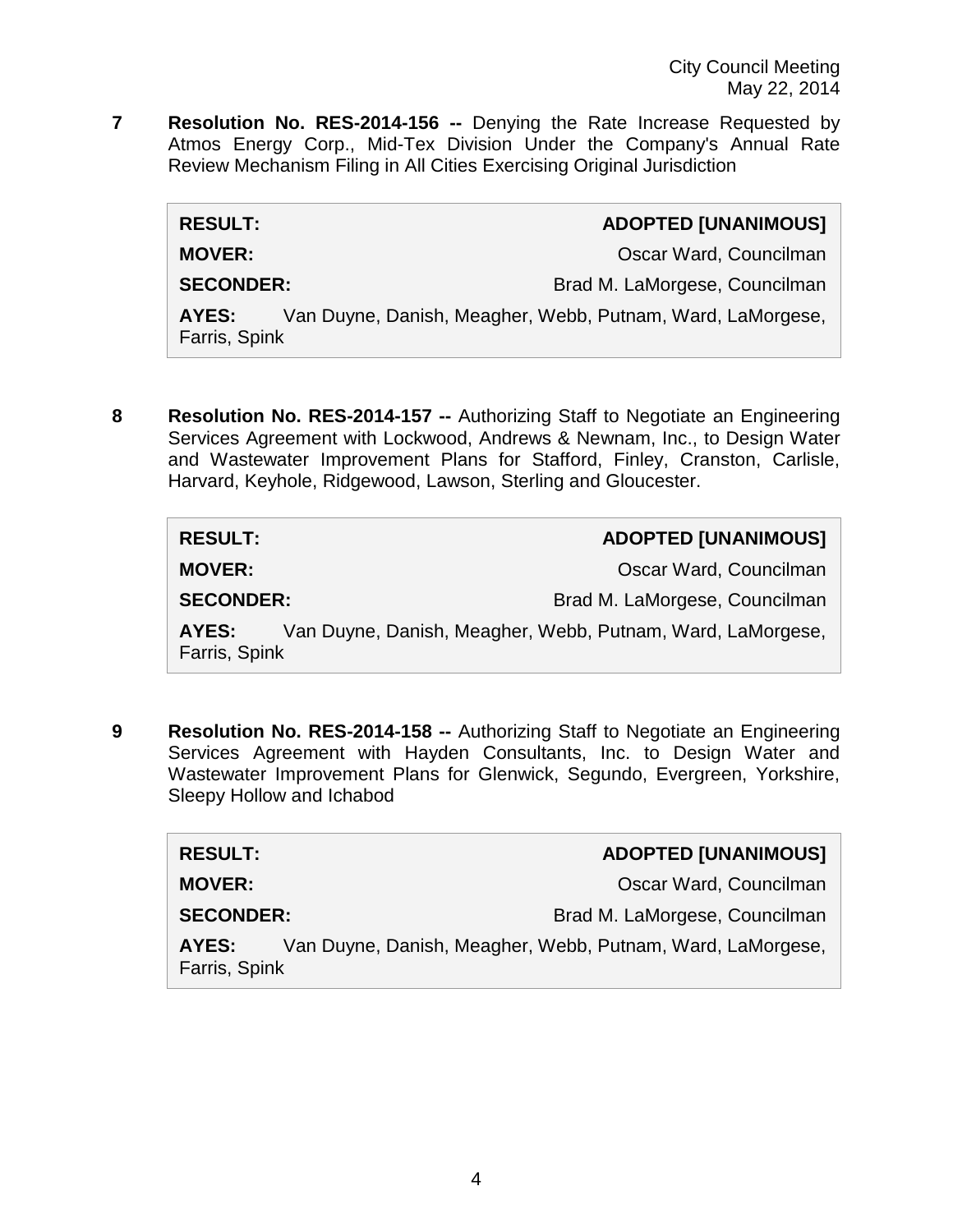**10 Resolution No. RES-2014-159 --** Authorizing Staff to Negotiate an Engineering Services Agreement with Freese and Nichols, Inc., to Design Water and Wastewater Improvement Plans for Brockbank, Channel, Rochelle, Vassar, Ireland, Hawthorne and Thad

| <b>RESULT:</b>                                                                       | <b>ADOPTED [UNANIMOUS]</b>    |  |
|--------------------------------------------------------------------------------------|-------------------------------|--|
| <b>MOVER:</b>                                                                        | Oscar Ward, Councilman        |  |
| <b>SECONDER:</b>                                                                     | Brad M. LaMorgese, Councilman |  |
| Van Duyne, Danish, Meagher, Webb, Putnam, Ward, LaMorgese,<br>AYES:<br>Farris, Spink |                               |  |

**11 Resolution No. RES-2014-160 --** Authorizing Staff to Negotiate an Engineering Services Agreement with RJN Group, Inc., to Design Water and Wastewater Improvement Plans for Sam Hill, Millswood, Hidalgo, LaVida and Las Colinas Country Club

| <b>RESULT:</b>                                                                       | <b>ADOPTED [UNANIMOUS]</b>    |  |
|--------------------------------------------------------------------------------------|-------------------------------|--|
| <b>MOVER:</b>                                                                        | Oscar Ward, Councilman        |  |
| <b>SECONDER:</b>                                                                     | Brad M. LaMorgese, Councilman |  |
| Van Duyne, Danish, Meagher, Webb, Putnam, Ward, LaMorgese,<br>AYES:<br>Farris, Spink |                               |  |

**12 Resolution No. RES-2014-161 --** Approving the Purchase from Musco Sports Lighting, LLC, in the Total Estimated Amount of \$55,000.00 for Lighting Replacement for Victoria Park Playground Replacement Project through the State of Texas Local Government Statewide Cooperative Purchasing Program (BuyBoard)

| <b>RESULT:</b>         | <b>ADOPTED [UNANIMOUS]</b>                                 |
|------------------------|------------------------------------------------------------|
| <b>MOVER:</b>          | Oscar Ward, Councilman                                     |
| <b>SECONDER:</b>       | Brad M. LaMorgese, Councilman                              |
| AYES:<br>Farris, Spink | Van Duyne, Danish, Meagher, Webb, Putnam, Ward, LaMorgese, |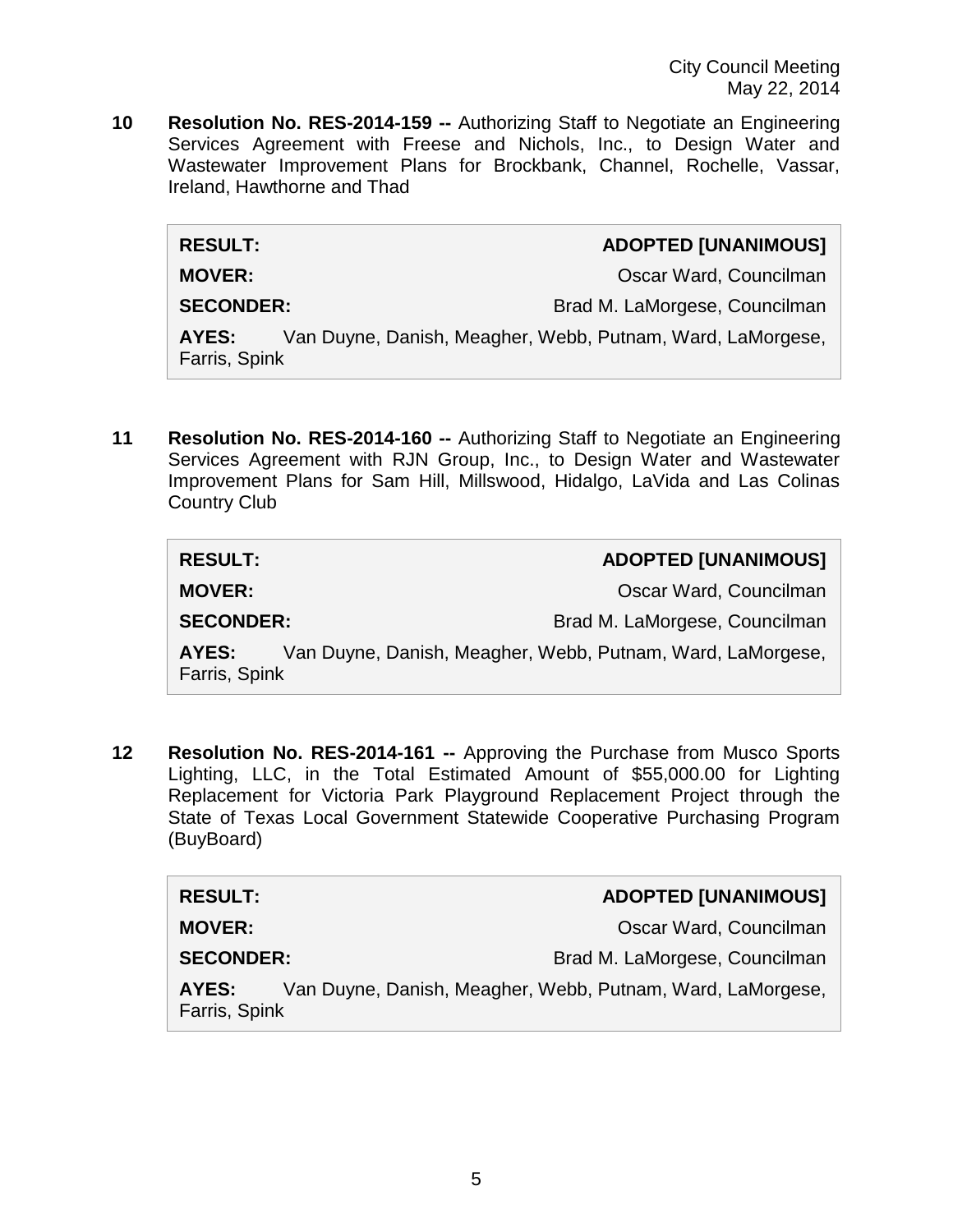**13 Resolution No. RES-2014-162 --** Awarding a Contract to Sawyers Construction, Inc., in the Amount of \$154,248.68 for Structural Repairs Relating to Pedestrian Entrances and Sidewalks at Mustang Park Recreation Center

| <b>RESULT:</b>                                                                       | <b>ADOPTED [UNANIMOUS]</b>    |  |
|--------------------------------------------------------------------------------------|-------------------------------|--|
| <b>MOVER:</b>                                                                        | Oscar Ward, Councilman        |  |
| <b>SECONDER:</b>                                                                     | Brad M. LaMorgese, Councilman |  |
| Van Duyne, Danish, Meagher, Webb, Putnam, Ward, LaMorgese,<br>AYES:<br>Farris, Spink |                               |  |

**14 Resolution No. RES-2014-163 --** Approving a Settlement of a Claim of Taking by NCH Corporation for the Relocation of a Monument Sign Related to the Northgate Drive Paving Improvement Project in the Amount of \$32,657.94

| <b>RESULT:</b>         | <b>ADOPTED [UNANIMOUS]</b>                                 |
|------------------------|------------------------------------------------------------|
| <b>MOVER:</b>          | Oscar Ward, Councilman                                     |
| <b>SECONDER:</b>       | Brad M. LaMorgese, Councilman                              |
| AYES:<br>Farris, Spink | Van Duyne, Danish, Meagher, Webb, Putnam, Ward, LaMorgese, |

**15 Resolution No. RES-2014-164 --** Authorizing the Mayor to Execute a Quit Claim Deed to Dallas County for a Portion of Old Cabell Road and Related Channel **Easement** 

| <b>RESULT:</b>         | <b>ADOPTED [UNANIMOUS]</b>                                 |
|------------------------|------------------------------------------------------------|
| <b>MOVER:</b>          | Oscar Ward, Councilman                                     |
| <b>SECONDER:</b>       | Brad M. LaMorgese, Councilman                              |
| AYES:<br>Farris, Spink | Van Duyne, Danish, Meagher, Webb, Putnam, Ward, LaMorgese, |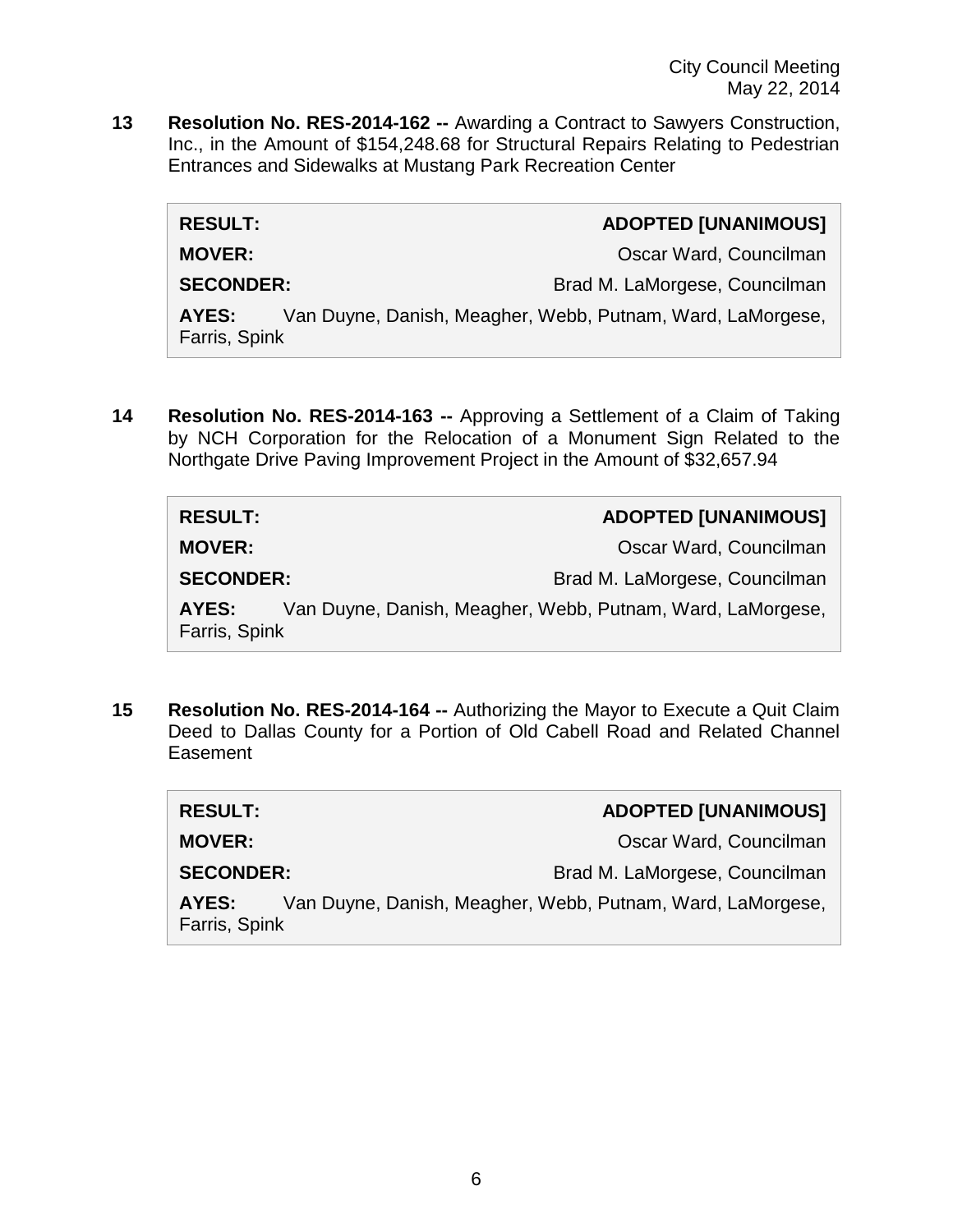**16 Resolution No. RES-2014-166 --** Approving As-Needed Repairs of Parks & Recreation Equipment, Field Lighting Products & Installation from Facility Solutions Group in the Total Estimated Amount of \$150,000.00 through the State of Texas Local Government Statewide Purchasing Cooperative Agreement (BuyBoard)

**RESULT: ADOPTED [UNANIMOUS]**

**MOVER: MOVER: COUNCILLENT COUNCILLENT COUNCIL** 

SECONDER: Brad M. LaMorgese, Councilman

**AYES:** Van Duyne, Danish, Meagher, Webb, Putnam, Ward, LaMorgese, Farris, Spink

**17 Resolution No. RES-2014-165 --** Approving an Amendment to the Agreement with Texas Department of Housing and Community Affairs for the Neighborhood Stabilization Program

| <b>RESULT:</b>         | <b>ADOPTED [UNANIMOUS]</b>                                 |
|------------------------|------------------------------------------------------------|
| <b>MOVER:</b>          | Oscar Ward, Councilman                                     |
| <b>SECONDER:</b>       | Brad M. LaMorgese, Councilman                              |
| AYES:<br>Farris, Spink | Van Duyne, Danish, Meagher, Webb, Putnam, Ward, LaMorgese, |

**18 Resolution No. RES-2014-167 --** Renewing the Annual Contract with Irving Red Wing Shoe Store in the Total Estimated Amount of \$73,350.00 for Work Boots for Field Employees

| <b>RESULT:</b>         | <b>ADOPTED [UNANIMOUS]</b>                                 |
|------------------------|------------------------------------------------------------|
| <b>MOVER:</b>          | Oscar Ward, Councilman                                     |
| <b>SECONDER:</b>       | Brad M. LaMorgese, Councilman                              |
| AYES:<br>Farris, Spink | Van Duyne, Danish, Meagher, Webb, Putnam, Ward, LaMorgese, |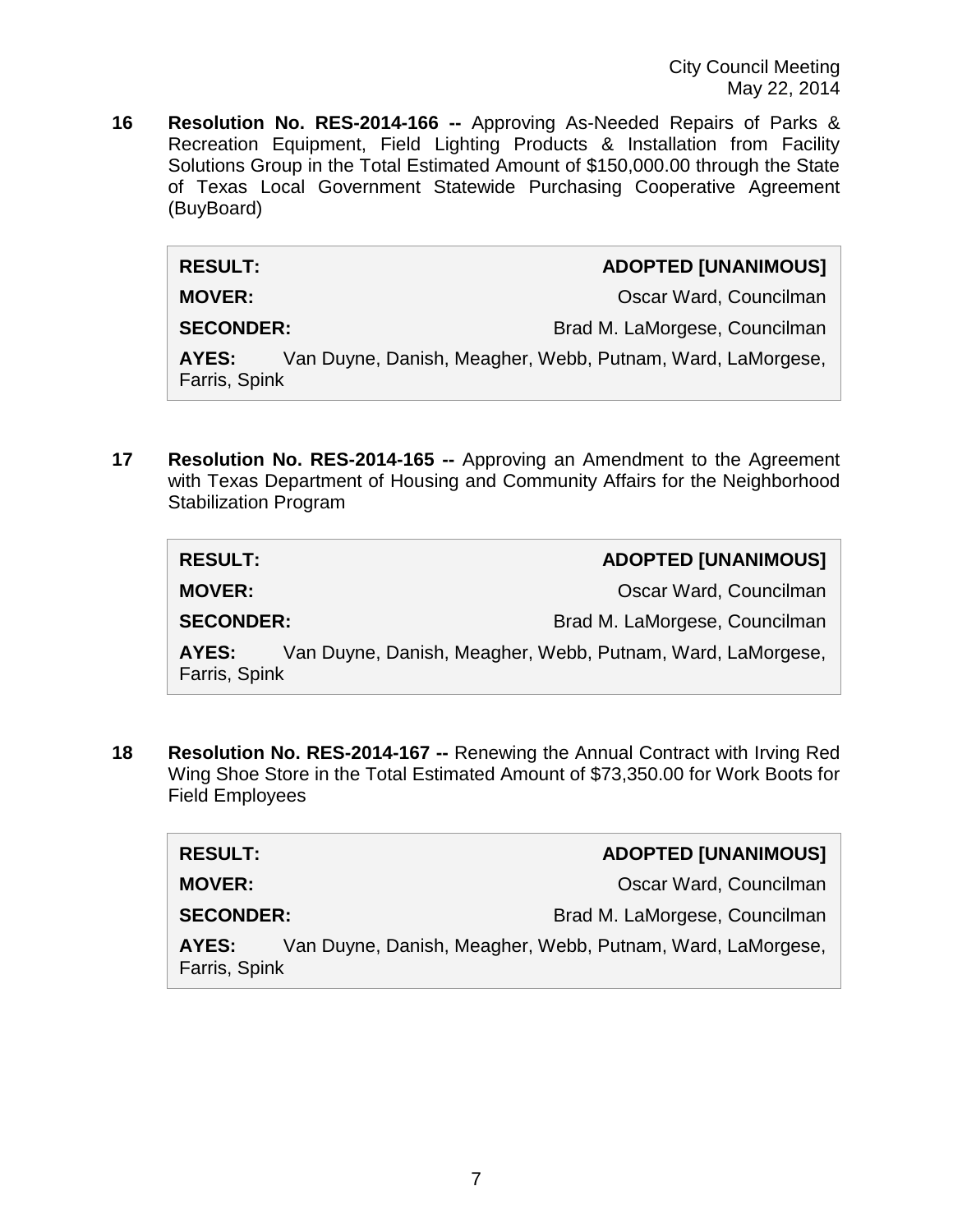**19 Resolution No. RES-2014-168 --** Renewing the Annual Contract with Lone Star Auctioneers, Inc., for Auctioneer Services

| <b>RESULT:</b>         | <b>ADOPTED [UNANIMOUS]</b>                                 |
|------------------------|------------------------------------------------------------|
| <b>MOVER:</b>          | Oscar Ward, Councilman                                     |
| <b>SECONDER:</b>       | Brad M. LaMorgese, Councilman                              |
| AYES:<br>Farris, Spink | Van Duyne, Danish, Meagher, Webb, Putnam, Ward, LaMorgese, |

**20 Resolution No. RES-2014-169 --** Approving and Accepting the Application of Bank of America, N.A., in the Total Estimated Two-Year Amount of \$328,000.00 for Primary Bank Depository Services

| <b>RESULT:</b>         | <b>ADOPTED [UNANIMOUS]</b>                                 |
|------------------------|------------------------------------------------------------|
| <b>MOVER:</b>          | Oscar Ward, Councilman                                     |
| <b>SECONDER:</b>       | Brad M. LaMorgese, Councilman                              |
| AYES:<br>Farris, Spink | Van Duyne, Danish, Meagher, Webb, Putnam, Ward, LaMorgese, |

**21 Resolution No. RES-2014-170 --** Approving As-Needed Single Source Purchases from Structural & Steel Products, Inc., for Valmont Traffic Signal and Luminaire Pole Assemblies in the Total Estimated Amount of \$275,000.00

| <b>RESULT:</b>         | <b>ADOPTED [UNANIMOUS]</b>                                 |
|------------------------|------------------------------------------------------------|
| <b>MOVER:</b>          | Oscar Ward, Councilman                                     |
| <b>SECONDER:</b>       | Brad M. LaMorgese, Councilman                              |
| AYES:<br>Farris, Spink | Van Duyne, Danish, Meagher, Webb, Putnam, Ward, LaMorgese, |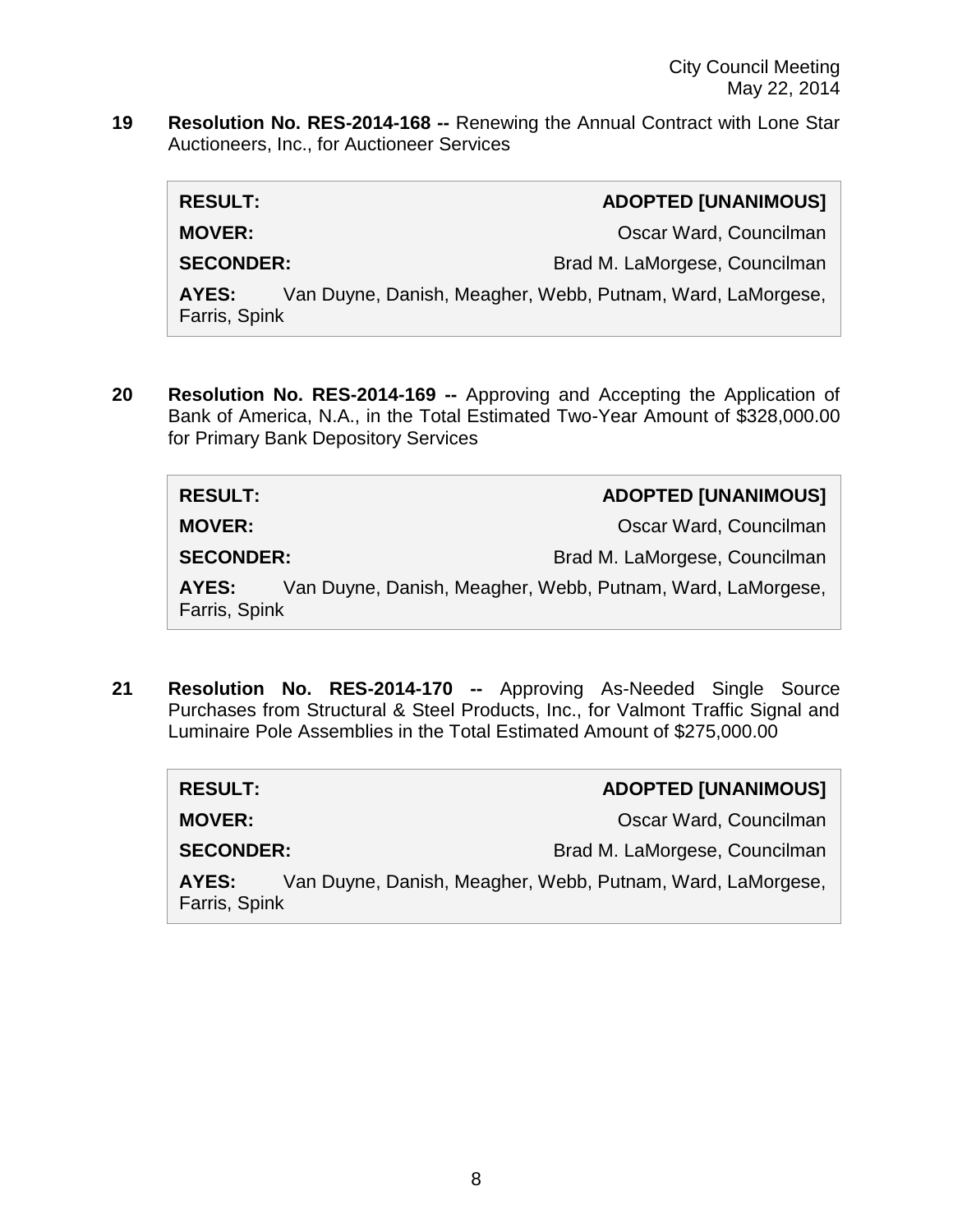**22 Resolution No. RES-2014-171 --** Renewing the Annual Contract with Mart, Inc., in the Total Estimated Amount of \$200,000.00 for General Services Work

| <b>RESULT:</b>         | <b>ADOPTED [UNANIMOUS]</b>                                 |
|------------------------|------------------------------------------------------------|
| <b>MOVER:</b>          | Oscar Ward, Councilman                                     |
| <b>SECONDER:</b>       | Brad M. LaMorgese, Councilman                              |
| AYES:<br>Farris, Spink | Van Duyne, Danish, Meagher, Webb, Putnam, Ward, LaMorgese, |

**23 Resolution No. RES-2014-172 --** Renewing the Annual Contract with Atlantis Services in the Total Estimated Amount of \$100,000.00 for Plumbing Services

| <b>RESULT:</b>                                                                       | <b>ADOPTED [UNANIMOUS]</b>    |
|--------------------------------------------------------------------------------------|-------------------------------|
| <b>MOVER:</b>                                                                        | Oscar Ward, Councilman        |
| <b>SECONDER:</b>                                                                     | Brad M. LaMorgese, Councilman |
| Van Duyne, Danish, Meagher, Webb, Putnam, Ward, LaMorgese,<br>AYES:<br>Farris, Spink |                               |

**24 Resolution No. RES-2014-173 --** Approving and Accepting the Proposal of George-McKenna Electrical Contractors, Inc., in the Total Estimated Amount of \$76,891.00 for Installation of Fiber Optic Cabling for Rock Island/Briery Complex

| <b>RESULT:</b>         | <b>ADOPTED [UNANIMOUS]</b>                                 |
|------------------------|------------------------------------------------------------|
| <b>MOVER:</b>          | Oscar Ward, Councilman                                     |
| <b>SECONDER:</b>       | Brad M. LaMorgese, Councilman                              |
| AYES:<br>Farris, Spink | Van Duyne, Danish, Meagher, Webb, Putnam, Ward, LaMorgese, |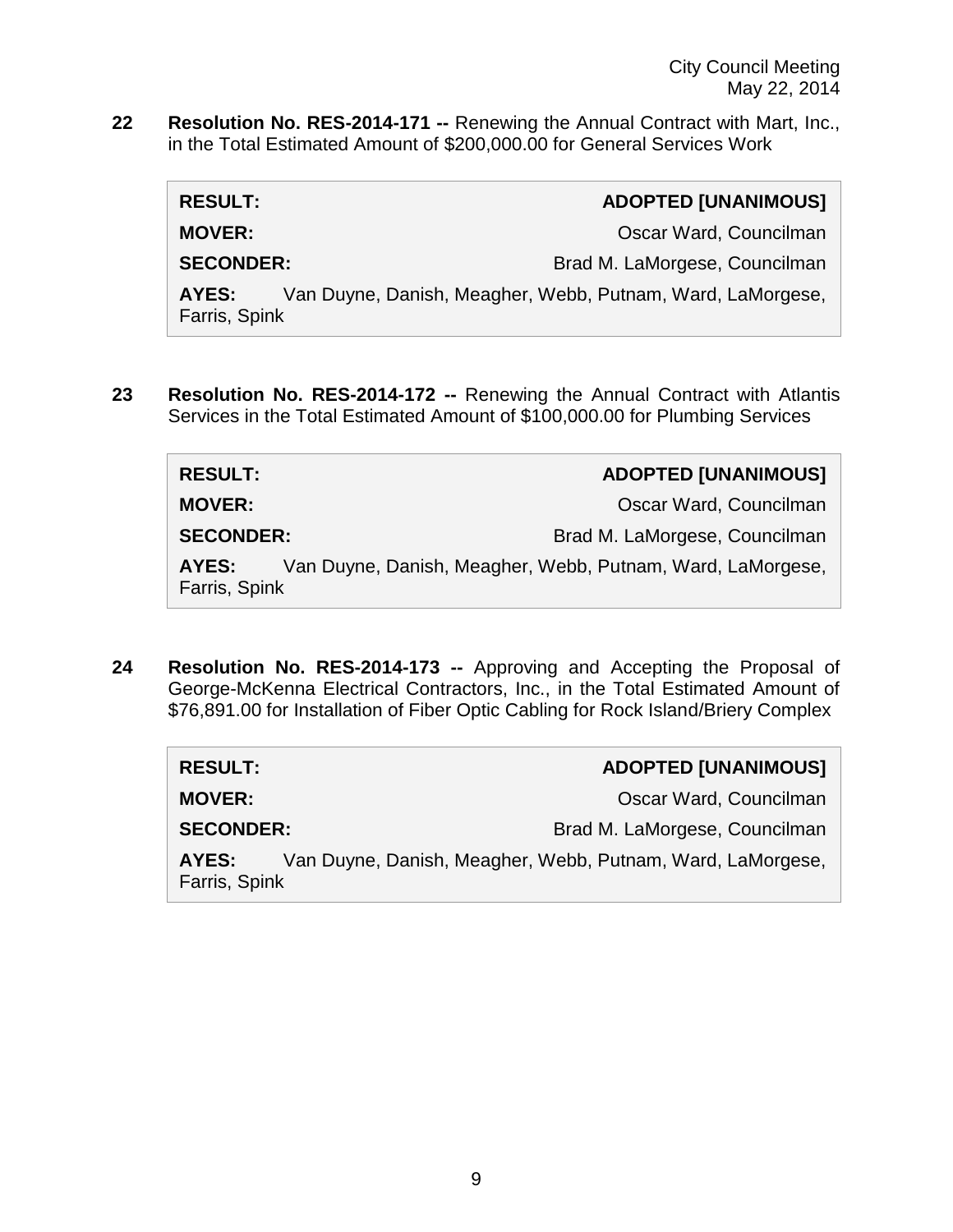**25 Resolution No. RES-2014-174 --** Renewing the Annual Contract with Herco Equipment, Inc., in the Total Estimated Amount of \$75,000.00 for Motor Vehicle Hydraulic Parts and Repairs

| <b>RESULT:</b>         | <b>ADOPTED [UNANIMOUS]</b>                                 |
|------------------------|------------------------------------------------------------|
| <b>MOVER:</b>          | Oscar Ward, Councilman                                     |
| <b>SECONDER:</b>       | Brad M. LaMorgese, Councilman                              |
| AYES:<br>Farris, Spink | Van Duyne, Danish, Meagher, Webb, Putnam, Ward, LaMorgese, |

**26 Resolution No. RES-2014-175 --** Renewing the Annual Contracts with Holt Cat and Landmark Equipment Company, Inc., in the Total Estimated Amount of \$198,000.00 for Heavy Equipment Maintenance and Repairs

| <b>RESULT:</b>         | <b>ADOPTED [UNANIMOUS]</b>                                 |
|------------------------|------------------------------------------------------------|
| <b>MOVER:</b>          | Oscar Ward, Councilman                                     |
| <b>SECONDER:</b>       | Brad M. LaMorgese, Councilman                              |
| AYES:<br>Farris, Spink | Van Duyne, Danish, Meagher, Webb, Putnam, Ward, LaMorgese, |

**27 Resolution No. RES-2014-176 --** Rejecting All Bids for Theater Lineset Replacement for the Irving Arts Center

| <b>RESULT:</b>         | <b>ADOPTED [UNANIMOUS]</b>                                 |
|------------------------|------------------------------------------------------------|
| <b>MOVER:</b>          | Oscar Ward, Councilman                                     |
| <b>SECONDER:</b>       | Brad M. LaMorgese, Councilman                              |
| AYES:<br>Farris, Spink | Van Duyne, Danish, Meagher, Webb, Putnam, Ward, LaMorgese, |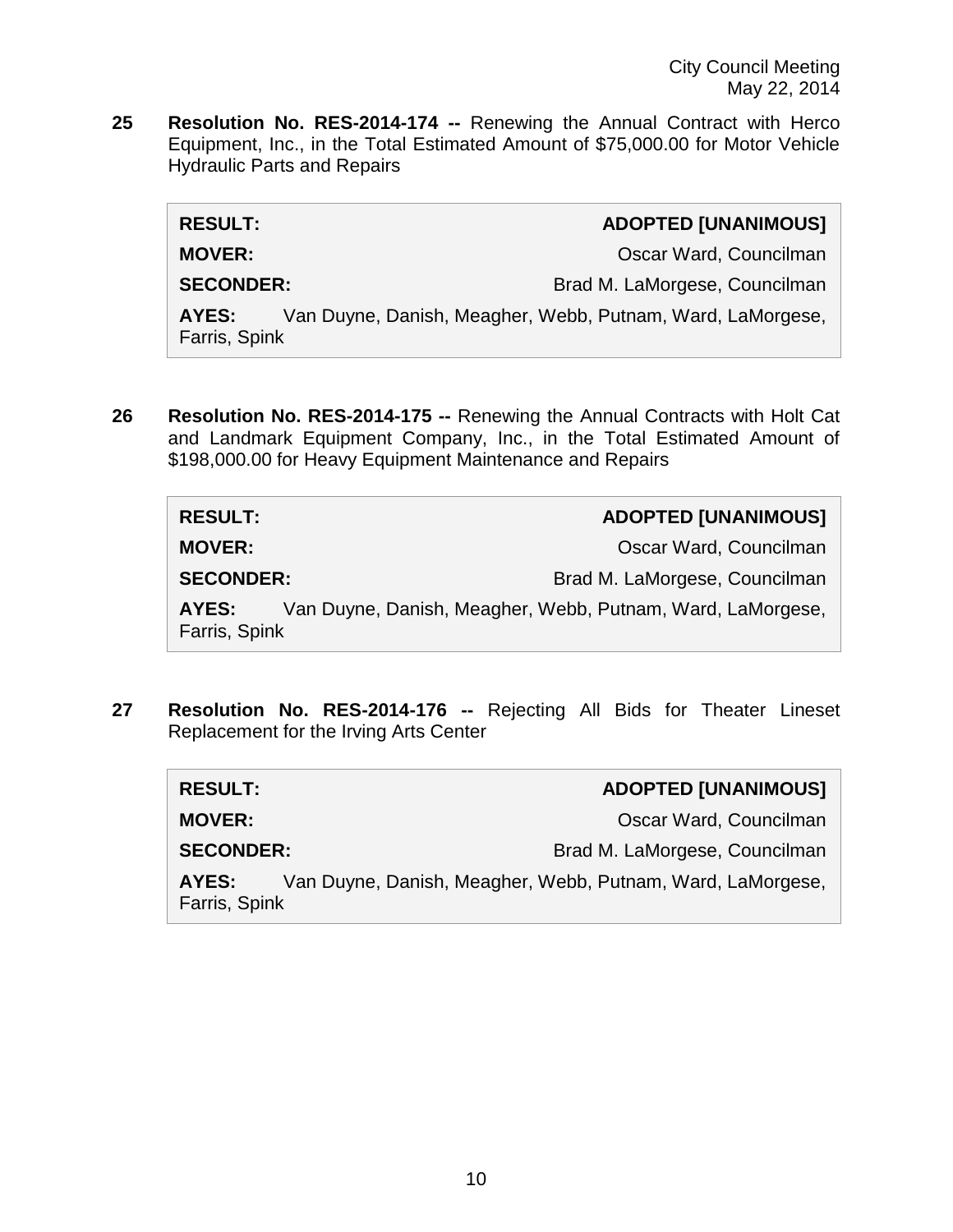**28 Resolution No. RES-2014-177 --** Approving a Professional Services Agreement Between the City of Irving and RPGA Design Group, Inc., in the Amount of \$163,870.00 for the Design and Construction Administration for Site Improvements to the Texas Musicians Museum

#### **RESULT: ADOPTED [UNANIMOUS]**

**MOVER: MOVER: Oscar Ward, Councilman** 

**SECONDER:** Brad M. LaMorgese, Councilman

**AYES:** Van Duyne, Danish, Meagher, Webb, Putnam, Ward, LaMorgese, Farris, Spink

# **INDIVIDUAL CONSIDERATION**

**29 Resolution No. RES-2014-178 --** Approving an Economic Incentive Agreement Between the City of Irving and Envoy Air Inc., in an Amount Dependent Upon Annual Qualification

Mayor Van Duyne opened the public hearing at approximately 8:09 p.m.

No one signed up to speak on this item at tonight's meeting.

Mayor Van Duyne closed the public hearing at approximately 8:09 p.m.

Motioned by Councilman LaMorgese, seconded by Councilman Meagher to Approve an Economic Incentive Agreement Between the City of Irving and Envoy Air Inc., in an Amount Dependent Upon Annual Qualification

Motion approved 8-1.

Councilmember(s) voting in opposition to this motion include: Councilman Putnam

| <b>RESULT:</b>                                                         | <b>ADOPTED [8 TO 1]</b>       |
|------------------------------------------------------------------------|-------------------------------|
| <b>MOVER:</b>                                                          | Brad M. LaMorgese, Councilman |
| <b>SECONDER:</b>                                                       | Allan Meagher, Councilman     |
| AYES: Van Duyne, Danish, Meagher, Webb, Ward, LaMorgese, Farris, Spink |                               |
| <b>NAYS:</b>                                                           | Joe Putnam                    |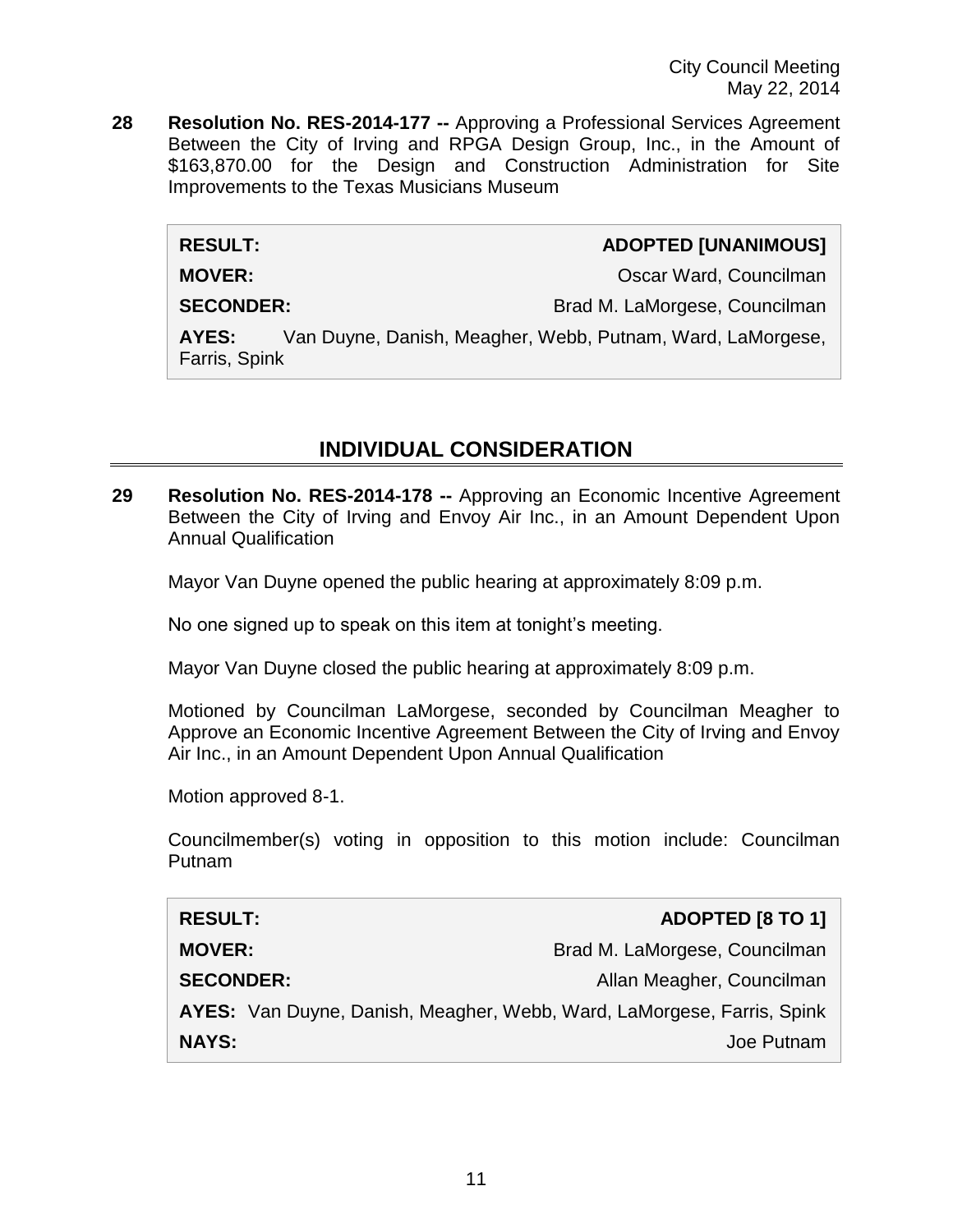**30 Resolution No. RES-2014-179 --** Naming a Finalist for Irving City Manager And/Or Authorizing the Negotiation of an Employment Contract to be Brought Forward for Council Consideration

Mayor Van Duyne noted that Council will take action on this item and the end of the meeting after Executive Session.

Council convened into executive session pursuant to Section 551.074 of the Texas Local Government Code at approximately 8:13 p.m.

Council reconvened from executive session at approximately 9:05 p.m.

Mayor Van Duyne opened the public hearing at approximately 9:08 p.m.

No one signed up to speak on this item at tonight's meeting.

Mayor Van Duyne closed the public hearing at approximately 9:08 p.m.

Motioned by Councilman LaMorgese, seconded by Councilman Webb to Approve Naming Chris Hillman as the Finalist for Irving City Manager And/Or Authorizing the Negotiation of an Employment Contract to be Brought Forward for Council Consideration

Motion approved 8-1.

Councilmember(s) voting in opposition to this motion include: Councilman Putnam.

| <b>RESULT:</b>                                                         | ADOPTED [8 TO 1]              |  |
|------------------------------------------------------------------------|-------------------------------|--|
| <b>MOVER:</b>                                                          | Brad M. LaMorgese, Councilman |  |
| <b>SECONDER:</b>                                                       | Dennis Webb, Councilman       |  |
| AYES: Van Duyne, Danish, Meagher, Webb, Ward, LaMorgese, Farris, Spink |                               |  |
| <b>NAYS:</b>                                                           | Joe Putnam                    |  |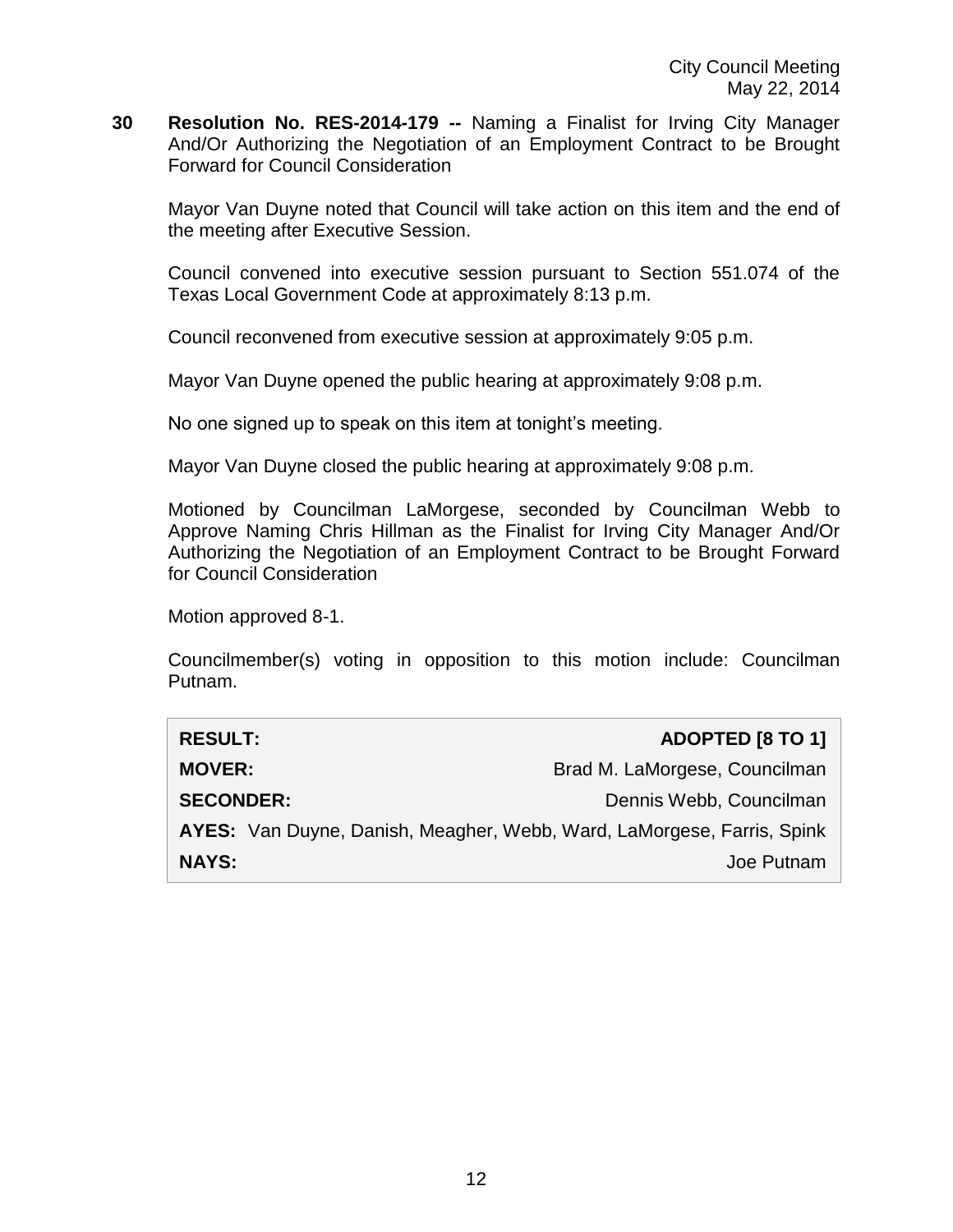# **ZONING CASES AND COMPANION ITEMS**

**31 Resolution No. RES-2014-180 --** Approving Preliminary/Final Plat - PL14-0018 - Junior's Gilbert Road Addition - Approximately 0.1535 Acres Located at 3933 Gilbert Road - Daniel Hernandez, Applicant/Owner

Mayor Van Duyne opened the public hearing at approximately 8:11 p.m.

No one signed up to speak on this item at tonight's meeting.

Mayor Van Duyne closed the public hearing at approximately 8:11 p.m.

Motioned by Councilman Farris, seconded by Councilman Webb to Approve Preliminary/Final Plat - PL14-0018 - Junior's Gilbert Road Addition - Approximately 0.1535 Acres Located at 3933 Gilbert Road - Daniel Hernandez, Applicant/Owner

Motion approved 9-0.

| <b>RESULT:</b>         | <b>ADOPTED [UNANIMOUS]</b>                                 |
|------------------------|------------------------------------------------------------|
| <b>MOVER:</b>          | Gerald Farris, Councilman                                  |
| <b>SECONDER:</b>       | Dennis Webb, Councilman                                    |
| AYES:<br>Farris, Spink | Van Duyne, Danish, Meagher, Webb, Putnam, Ward, LaMorgese, |

**32 Resolution No. RES-2014-181 --** Approving Final Plat - PL14-0019 - Cottonwood Valley, Phase II, Installment 1, 2nd Revision Addition - Approximately 0.752 Acres Located at 1809 and 1813 Cottonwood Valley Circle - JEA Hydro Tech, Surveyor - Michael G. Gunn, Owner

Mayor Van Duyne opened the public hearing at approximately 8:11 p.m.

No one signed up to speak on this item at tonight's meeting.

Mayor Van Duyne closed the public hearing at approximately 8:11 p.m.

Motioned by Councilman Farris, seconded by Councilman Spink to Approve the Final Plat - PL14-0019 - Cottonwood Valley, Phase II, Installment 1, 2nd Revision Addition - Approximately 0.752 Acres Located at 1809 and 1813 Cottonwood Valley Circle - JEA Hydro Tech, Surveyor - Michael G. Gunn, Owner

Motion approved 9-0.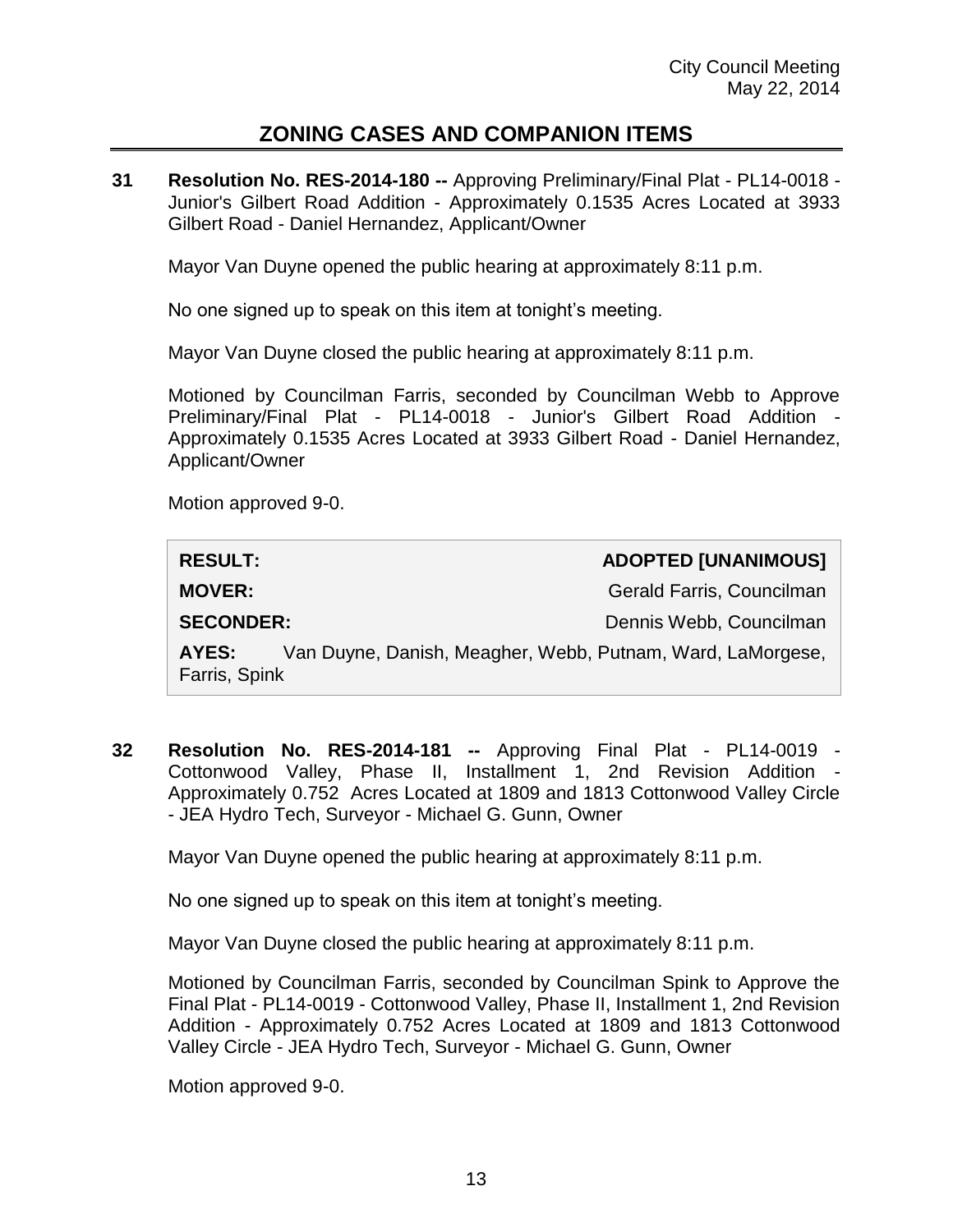# **RESULT: ADOPTED [UNANIMOUS] MOVER:** Gerald Farris, Councilman **SECONDER:** Thomas Spink, Councilman **AYES:** Van Duyne, Danish, Meagher, Webb, Putnam, Ward, LaMorgese, Farris, Spink

**33 Ordinance No. ORD-2014-9586 --** Zoning Case #ZC13-0054 - Granting S-P-1 (Detailed Site Plan) for R-AB (Restaurant with the Attendant Accessory Use of the Sale of Alcoholic Beverages for On-Premises Consumption) Uses - Approximately 5,026 Square Feet Located at 1111 West Airport Freeway, Suite #135 - Santos Saul Benitez, Applicant/Owner

Mayor Van Duyne opened the public hearing at approximately 8:12 p.m.

No one signed up to speak on this item at tonight's meeting.

Mayor Van Duyne closed the public hearing at approximately 8:12 p.m.

Motioned by Councilman LaMorgese, seconded by Councilman Meagher to Approve Zoning Case #ZC13-0054 - Granting S-P-1 (Detailed Site Plan) for R-AB (Restaurant with the Attendant Accessory Use of the Sale of Alcoholic Beverages for On-Premises Consumption) Uses - Approximately 5,026 Square Feet Located at 1111 West Airport Freeway, Suite #135 - Santos Saul Benitez, Applicant/Owner

Motion approved 9-0.

| <b>RESULT:</b>         | <b>ADOPTED [UNANIMOUS]</b>                                 |
|------------------------|------------------------------------------------------------|
| <b>MOVER:</b>          | Brad M. LaMorgese, Councilman                              |
| <b>SECONDER:</b>       | Allan Meagher, Councilman                                  |
| AYES:<br>Farris, Spink | Van Duyne, Danish, Meagher, Webb, Putnam, Ward, LaMorgese, |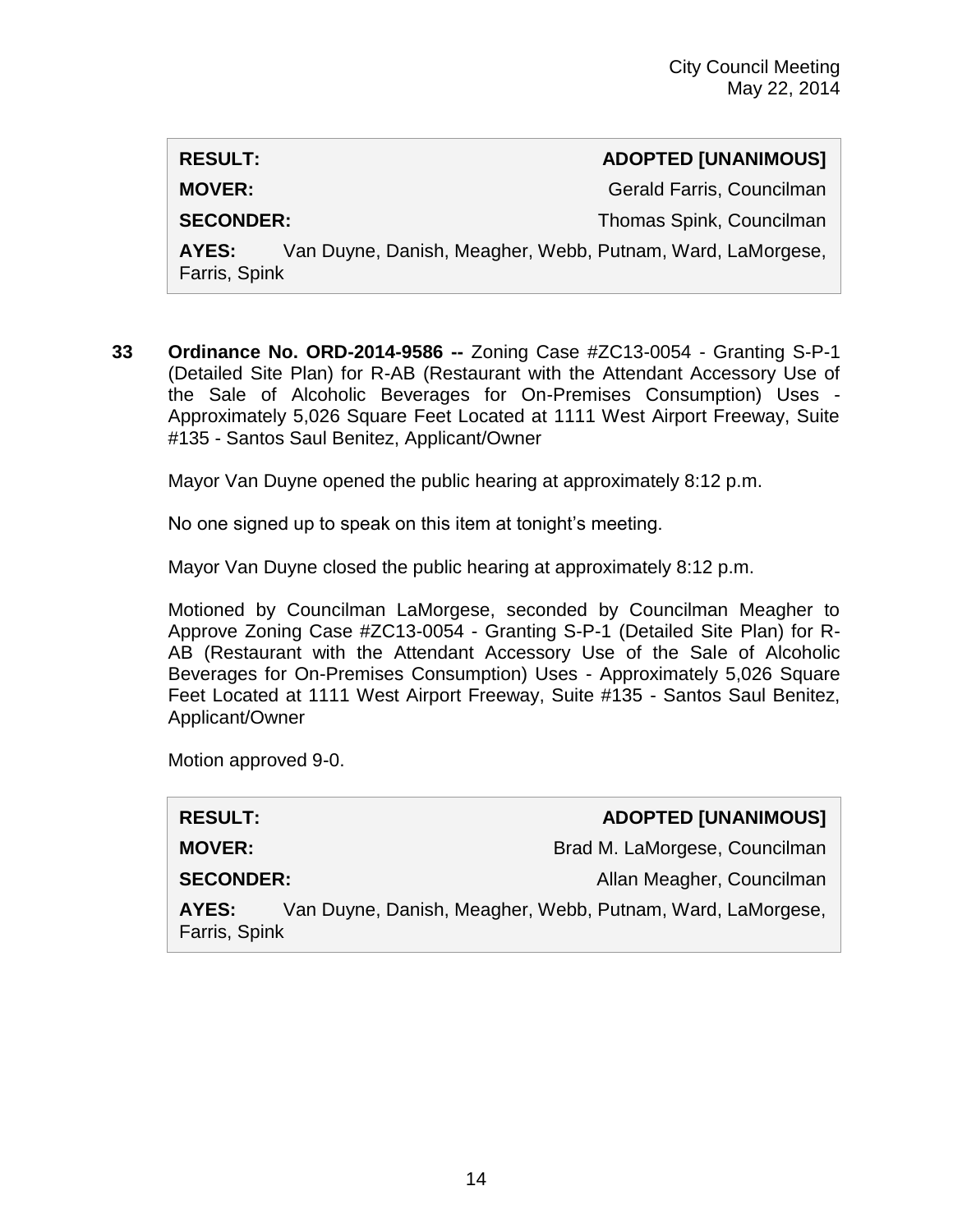**34 Ordinance No. ORD-2014-9587 --** Zoning Case #ZC14-0015 - Granting PUD (Planned Unit Development) for S-P-1 (Detailed Site Plan) for R-AB (Restaurant with the Attendant Accessory Use of the Sale of Alcoholic Beverages for On-Premises Consumption) Uses - Approximately 1,546 Square Feet Located at 949 West Royal Lane, Suite 115 - Michael R. Coker Company, Applicant - Victory SF Ventures, LLC, Owner

Mayor Van Duyne opened the public hearing at approximately 8:12 p.m.

No one signed up to speak on this item at tonight's meeting.

Mayor Van Duyne closed the public hearing at approximately 8:12 p.m.

Motioned by Councilman Ward, seconded by Councilman Meagher to Approve Zoning Case #ZC14-0015 - Granting PUD (Planned Unit Development) for S-P-1 (Detailed Site Plan) for R-AB (Restaurant with the Attendant Accessory Use of the Sale of Alcoholic Beverages for On-Premises Consumption) Uses - Approximately 1,546 Square Feet Located at 949 West Royal Lane, Suite 115 - Michael R. Coker Company, Applicant - Victory SF Ventures, LLC, Owner

Motion approved 9-0.

| <b>RESULT:</b>         |                                                            | <b>ADOPTED [UNANIMOUS]</b> |
|------------------------|------------------------------------------------------------|----------------------------|
| <b>MOVER:</b>          |                                                            | Oscar Ward, Councilman     |
| <b>SECONDER:</b>       |                                                            | Allan Meagher, Councilman  |
| AYES:<br>Farris, Spink | Van Duyne, Danish, Meagher, Webb, Putnam, Ward, LaMorgese, |                            |

**35 Ordinance No. ORD-2014-9588 --** Zoning Case #ZC14-0016 - Granting S-P-2 (Generalized Site Plan) for R-6 (Single Family) Uses - Approximately 0.2 Acres at 3508 Grande Bulevar - Mariana Lao, Applicant/Owner

Mayor Van Duyne opened the public hearing at approximately 8:12 p.m.

No one signed up to speak on this item at tonight's meeting.

Mayor Van Duyne closed the public hearing at approximately 8:12 p.m.

Motioned by Councilman Farris, seconded by Councilman Webb to Approve Zoning Case #ZC14-0016 - Granting S-P-2 (Generalized Site Plan) for R-6 (Single Family) Uses - Approximately 0.2 Acres at 3508 Grande Bulevar - Mariana Lao, Applicant/Owner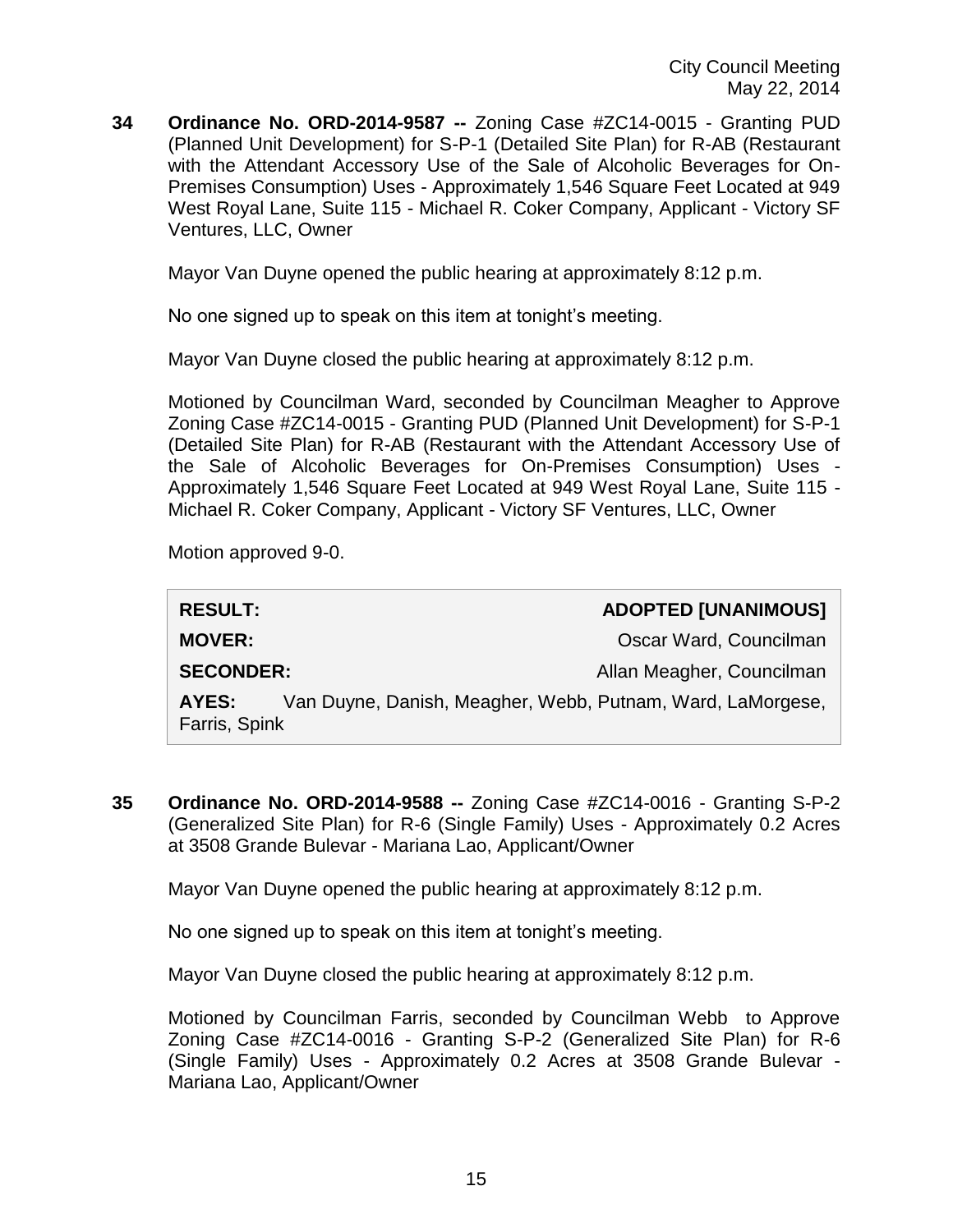Motion approved 9-0.

**RESULT: ADOPTED [UNANIMOUS]**

**MOVER:** Gerald Farris, Councilman

**SECONDER:** Dennis Webb, Councilman

**AYES:** Van Duyne, Danish, Meagher, Webb, Putnam, Ward, LaMorgese, Farris, Spink

# **APPOINTMENTS AND REPORTS**

**36 Resolution No. RES-2014-182 --** Appointing to the Hospital Authority Board to Fill One Two-Year Term Expiring June 30, 2016

Motioned by Councilman Farris, seconded by Councilman Meagher to Make the Following Appointments to the Hospital Authority Board:

Reappoint to the Hospital Authority Board for a two year term expiring June, 30 2016:

Mark Alexander Rudy Sanchez, Jr. Paul Steinhoff, Jr.

And appoint for a two year term expiring June 30, 2016: Randy Crim

Motion approved 9-0.

| <b>RESULT:</b>         |                                                            | <b>ADOPTED [UNANIMOUS]</b> |
|------------------------|------------------------------------------------------------|----------------------------|
| <b>MOVER:</b>          |                                                            | Gerald Farris, Councilman  |
| <b>SECONDER:</b>       |                                                            | Allan Meagher, Councilman  |
| AYES:<br>Farris, Spink | Van Duyne, Danish, Meagher, Webb, Putnam, Ward, LaMorgese, |                            |